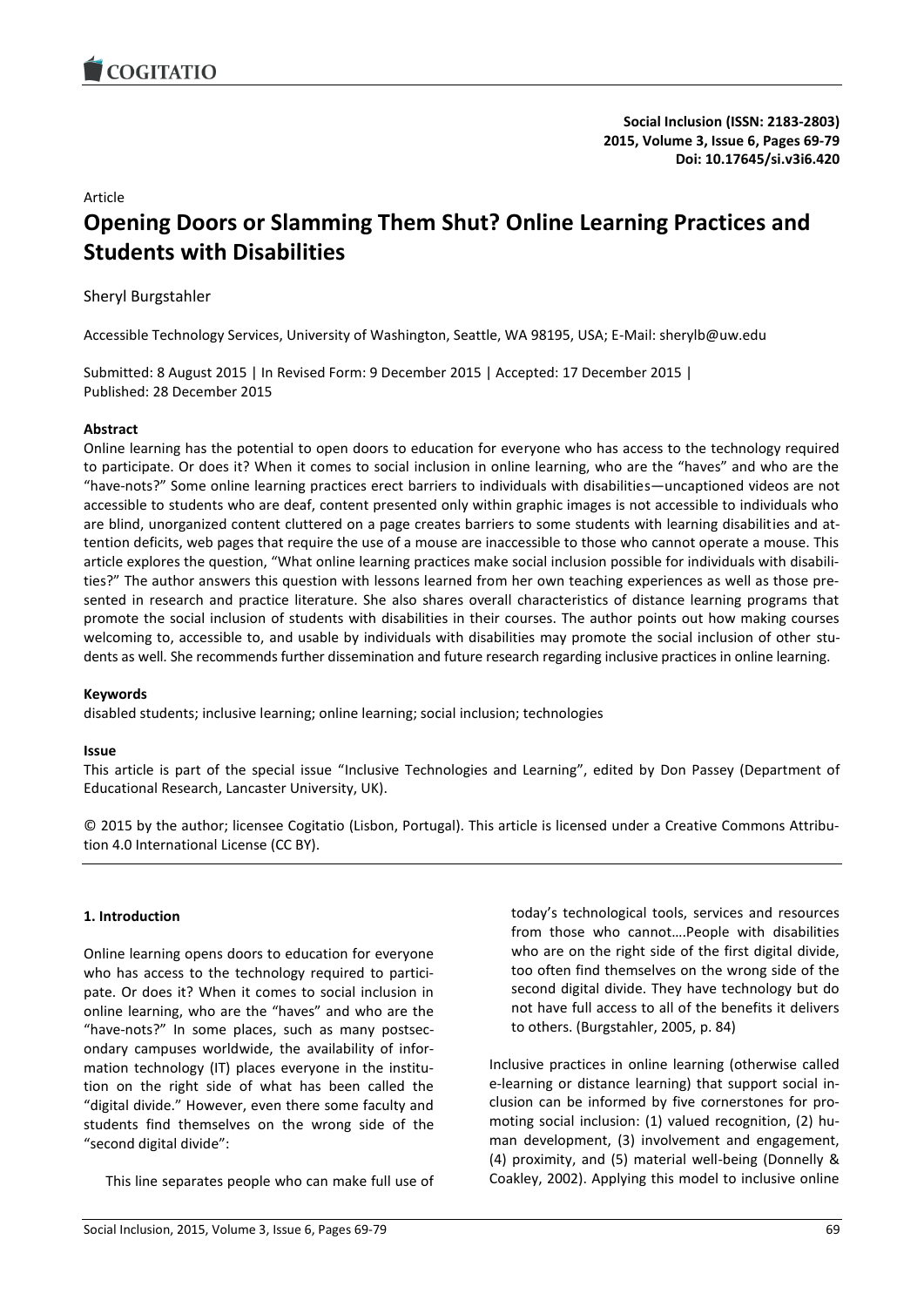

learning, valued recognition requires the acknowledgment and respect of individual and group characteristics. Human development requires the encouragement of diverse capabilities, skills, and perspectives and recognition of them as worthwhile. Involvement and engagement requires that students receive the necessary support to be fully engaged in all aspects of a course. Proximity ensures the opportunity for students of all backgrounds and abilities to interact in the shared social space of a course. Material well-being requires that potential students have the resources necessary to fully participate in an online course. Donnelly and Coakley (2002) make a clear distinction between inclusive programming and programming that promotes social inclusion and/or integration. Simply being enrolled in an online learning class does not mean that a student is fully included. Ensuring that all students are fully included requires the instructor to take intentional steps, some summarized in the remainder of this article, that ensure a welcoming and accessible environment for students with a broad range of characteristics, including disabilities.

Some online learning practices erect barriers to individuals with disabilities. Uncaptioned videos are not accessible to students who are deaf. Content provided only within a graphic image (without an alternative description in a text-based format) is not accessible to screen readers that are used by individuals who are blind, since this technology can only read aloud content formatted as text. Even text-based content in a document or on a web page can be tedious to access for these students when the headings are not structured because their screen readers can only skim through heading text if it is formatted as a heading. In addition, since a screen reader can skip from link text to link text to determine resources they wish to access, links to online resources that are not descriptive of the resource (e.g., "click here" is routinely used instead of a description of the content they will find if they click on that link) do not help in this process; blind students are required to link to each resource to determine what it is. Unorganized content cluttered on a page creates barriers to some students with attention deficits or learning and other disabilities. Web pages that require the use of a mouse are inaccessible to those who cannot operate a mouse or other product with mouse functionality.

This article explores the question, "What online learning practices make social inclusion possible for individuals with disabilities?" The author shares suggestions presented in the literature as well as lessons learned from her own teaching. The article includes recommendations for practices that promote the social inclusion of students with disabilities in online learning programs as a whole and in an individual course. The author points out how making courses welcoming to, accessible to, and usable by individuals with disabilities benefits others as well, thus laying the foundation for the social inclusion of all potential students. She also recommends future research and dissemination in the field.

## **2. Approaches to Access: Accommodations and Universal Design (UD)**

Today, it is possible for assistive technology to allow individuals with almost any types of disabilities to operate computers (Closing the Gap, 2015). These products include screen readers for individuals who are blind or who have reading-related disabilities, alternative keyboards and mice for people who have mobility impairments, and assistive software for students with learning disabilities. Worldwide, many people do not have access to these technologies. However, online courses can erect barriers even to students who have access to computers and the assistive technologies they need (National Council on Disability, 2004). For example, screen reader software with speech synthesis reads aloud text that appears on the screen and, thus, provides access to only the content of online resources that are available in text formats. Therefore, online learning designers and instructors can avoid erecting barriers to students who are blind and have access to text-to-speech technology by providing text alternatives such as <alt> tags to fully describe the content presented in graphic images. Similarly, structured textonly versions of documents in Adobe Portable Document Format (PDF) are accessible to individuals who are blind.

Employing multiple and flexible teaching methods to reach students with a wide range of characteristics fosters the academic and social growth of all students (Gurin, Dey, Hurtado, & Gurin, 2002), including those with disabilities (Silver, Bourke, & Strehorn, 1998). Often mentioned in this regard are teaching practices that include cooperative learning, contextual learning, constructive learning, the provision of organizing tools, multimodal instruction, peer editing, and testing in the same manner as teaching.

"Universal design" (UD)—and similar approaches labeled with other names such as "design for all" or "inclusive design"—has emerged over the last two decades as a framework for describing a proactive, fully inclusive model for all aspects of instruction. UD has a rich history in a wide range of applications. Architects, product designers, engineers, and environmental design specialists at the Center for Universal Design (CUD) established seven principles of UD to provide guidance in designing products and environments to be usable by all people, to the greatest extent possible (CUD, 1997). Researchers and practitioners have applied these principles to specific products, practices, and environments. In all applications of UD to teaching, instructors anticipate the presence of students with diverse abilities and other characteristics, and make design deci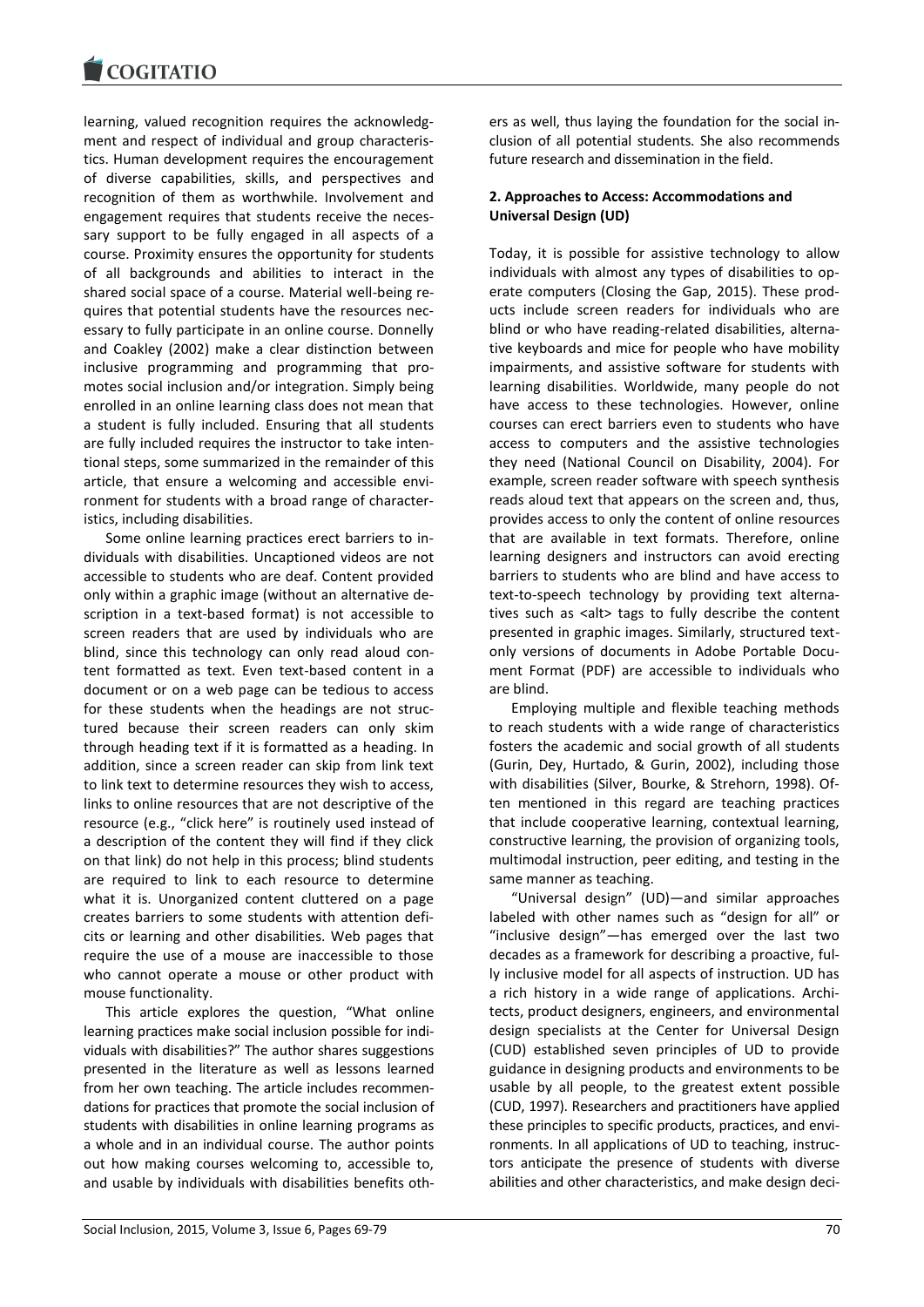sions that result in learning opportunities available to all of these individuals, rather than focusing only on the average or "typical" student (Burgstahler, 2015a). Thus, universally designed courses are welcoming to, accessible to, and usable by all potential students.

IT is well suited to delivering the multiple presentation options characteristic of UD. In 1995 the author of this article co-taught the first online course offered through the University of Washington (UW) distance learning program. It is described below.

The course presented an overview of assistive technology for people with disabilities. She and her co-instructor, Professor Norm Coombs at the Rochester Institute of Technology, who happens to be blind, set out to make the content and interactions fully accessible to anyone with a disability who might enroll in our course. A series of DO-IT [Disabilities, Opportunities, Internetworking, and Technology] videos that were both captioned and audio described and presented in Video Home System (VHS) format were mailed to the students. Electronic mail and a text-based listserv distribution list were used for communication. There was no world wide web, but a gopher server developed at the University of Minnesota was used to organize textbased course materials. Other online resources were accessed through Telnet and File Transfer protocols. When the instructors were asked if students with disabilities were enrolled in course offerings they were proud to say that they did not know. There was no need to disclose a disability when all of the materials and communications were in accessible formats. Dr. Coombs disclosed his blindness, but only because of its relevance to the course content. (Burgstahler, 2015a, pp. 49-50)

The years since this course was taught have witnessed tremendous increases in the number of technologies used in online courses, in the number of online courses available, and in the number of students taking these courses (Allen & Seaman, 2009; Kim-Rupnow, Dowrick, & Burke, 2001; Kinash, Crichton, & Kim-Rupnow, 2004; Phillips, Terras, Swinney, & Schneweis, 2013). The rapid pace at which new technologies are introduced make accessibility issues both more complex and more important to address. However, the basic issues remain the same—pedagogical *and* technical issues must be addressed in order for courses to be welcoming to, accessible to, and usable by all students. For example, access barriers can emerge when the learning management system (LMS) that delivers the content and engagement options includes inaccessible features. In addition, teaching methods used by online instructors and the IT they employ (e.g., videos) can erect barriers to some students. Ideally, a universally designed course would support a student's preferred access methods

(e.g., speech input, alternative keyboard, the keyboard alone) and output preferences (audio text, graphical, video), and be customizable.

Online instructors and institutions tend to employ an accommodations-only model rather than a proactive model in dealing with accessibility (Barnard-Brak & Sulak, 2010; Kim-Rupnow et al., 2001; Kinash et al., 2004; Seale, 2014a). The accommodation-only approach problematizes individual deficits rather than addressing inequalities that result from the inaccessible design of the course. UD at its best promotes a culture of diversity that celebrates individual differences. Being *both* proactive (by applying universal design principles) and reactive (by being ready to provide accommodations to individual students when needed) is the ideal when it comes to social inclusion in the online world.

## **3. Guidelines for Inclusive Online Courses**

Accessibility has been addressed in general standards for high quality online learning. For example, the International Association for K–12 Online Learning (2011) published standards for quality online courses that include accessible design recommendations for both technology and learning activities. In addition, the Quality Matters Rubric for high quality e-learning courses includes accessibility and usability as the eighth benchmark and recommends that this benchmark be applied to the other seven—course overview and introduction, learning objectives (competencies), assessment and measurement, instructional materials, course activities and learning interaction and engagement, course technology, and learner support (Quality Matters, n.d.). With respect to accessibility, many online learning guidelines point to the work of the World Wide Web Consortium (W3C). W3C is the organization that develops and maintains protocols to ensure interoperability of the web world-wide. It has always been committed to UD. According to Tim Berners-Lee, the inventor of the web, "The power of the Web is in its universality. Access by everyone regardless of disability is an essential aspect" (Berners-Lee, n.d.). Consistent with its vision of a fully inclusive environment, in 1997 W3C introduced a Web Accessibility Initiative (WAI) to develop guidelines for the accessible design of websites. The WAI recognizes that

web accessibility also benefits people without disabilities. For example, a key principle of web accessibility is designing websites and software that are flexible to meet different user needs, preferences, and situations. This flexibility also benefits people without disabilities in certain situations, such as people using a slow Internet connection, people with "temporary disabilities" such as a broken arm, and people with changing abilities due to aging. (WAI, n.d.-c, What is Web Accessibility section)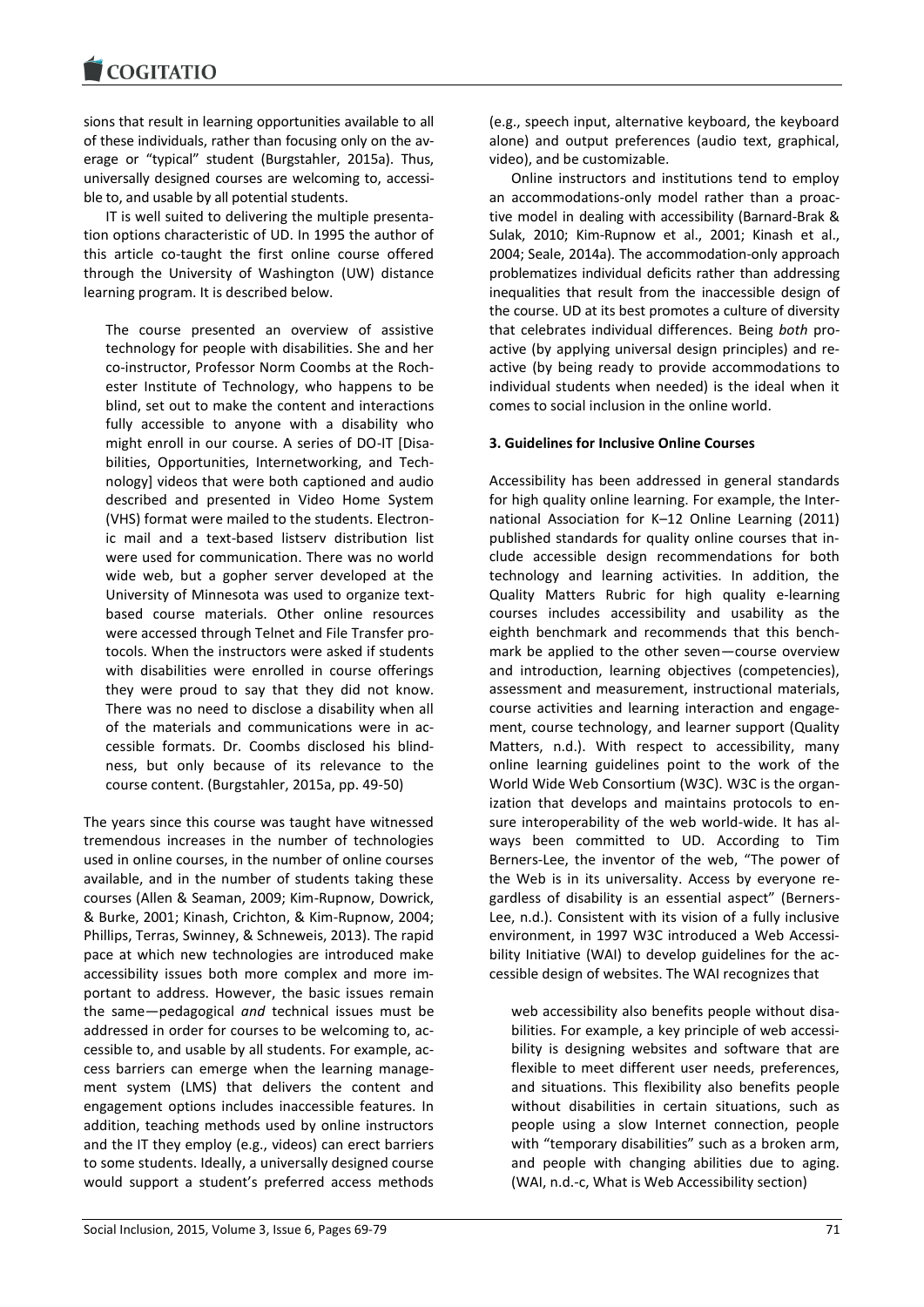In 1999, the Web Content Accessibility Guidelines 1.0 (WCAG 1.0), with input from a wide variety of stakeholders worldwide, were published as a W3C recommendation (2003). Now WCAG 2.0 is widely regarded as the current international standard for web accessibility. The WAI guidelines make it possible to objectively measure whether web pages are accessible, and many software tools have been developed for checking or validating content for accessibility. WCAG 2.0 includes recommendations for making web content accessible to people with a wide range of disabilities that include blindness and low vision, deafness and hearing loss, learning disabilities, cognitive limitations, limited movement, speech difficulties, photosensitivity, and combinations of these. The guidelines are organized around four principles (WAI, n.d.-b, Understanding the Four Principles of Accessibility section) to ensure that web content is

- *Perceivable*—Information and user interface components must be presentable to users in ways they can perceive.
- *Operable*—User interface components and navigation must be operable.
- *Understandable*—Information and the operation of user interface components must be understandable.
- *Robust*—Content must be robust enough that it can be interpreted reliably by a wide variety of user agents, including assistive technologies.

Making the web accessible to people with disabilities requires that different components of IT and user involvement work together. These components include web content in text, images, and sounds, as well as markup that defines the structure and presentation; user agents such as web browsers and media players; assistive technology such as screen readers and alternative keyboards; user knowledge, skills, and adaptive strategies for using the web; developers, designers, coders, and authors, including those with disabilities; authoring tools used to create websites; and evaluation tools such as web accessibility evaluation tools and HyperText Markup Language (HTML) validators.

WAI (n.d.-a, Table of Contents section) offers the following quick tips for ensuring web accessibility:

- 1.1 *Text alternatives.* Provide text alternatives for any non-text content so that it can be changed into other forms people need, such as large print, braille, speech, symbols, or simpler language.
- 1.2 *Time-based media.* Provide alternatives for time-based media.
- 1.3 *Adaptable.* Create content that can be presented in different ways (for example, simpler layout) without losing information or structure.
- 1.4 *Distinguishable.* Make it easier for users to see and hear content, including separating foreground from background.
- 2.1 *Keyboard accessible.* Make all functionality available from a keyboard.
- 2.2 *Enough time.* Provide users enough time to read and use content.
- 2.3 *[Medical] Seizures.* Do not design content in a way that is known to cause seizures. (e.g., avoid flashing images)
- 2.4 *Navigable.* Provide ways to help users navigate, find content, and determine where they are.
- 3.1 *Readable.* Make text content readable and understandable.
- 3.2 *Predictable.* Make web pages appear and operate in predictable ways.
- 3.3 *Input assistance.* Help users avoid and correct mistakes.
- 4.1 *Compatible.* Maximize compatibility with current and future user agents, including assistive technologies.

WAI guidelines are updated regularly. They are general enough that they stand the test of time, applying to new technologies as they are developed. In addition to WCAG, individual countries have developed standards for web accessibility (e.g., the British Standard BS 8878; British Standards Institute, 2010).

## **4. Guidelines for Program-Level Inclusive Practices**

There are many ways to justify making social inclusion of students with disabilities an important issue for online learning program administrators to address. They include: (1) many people consider it unethical to bar some eligible participants from program access; (2) applying accessible design principles is a best practice for all students; (3) costly redesign may be required when a student with a disability enrolls in an inaccessible course; and (4) legislation in some countries mandates that programs be accessible to qualified people with disabilities. Even the Convention on the Rights of Persons with Disabilities of the United Nations (2006) states as a purpose to ensure that people with disabilities have access, on an equal basis with others, to information and communications, including information and communications technologies and systems.

How UD can be integrated into the practices of online learning programs as a whole is not widely addressed in the literature. However a set of guidelines for distance learning programs was created as a product of a study conducted by the DO-IT Center at the University of Washington in Seattle (Burgstahler, Corrigan, & McCarter, 2005) and disseminated through DO-IT's Center for Universal Design in Education (DO-IT, n.d.-a).

The exploratory study addressed the research question: What are program-level policies and practices re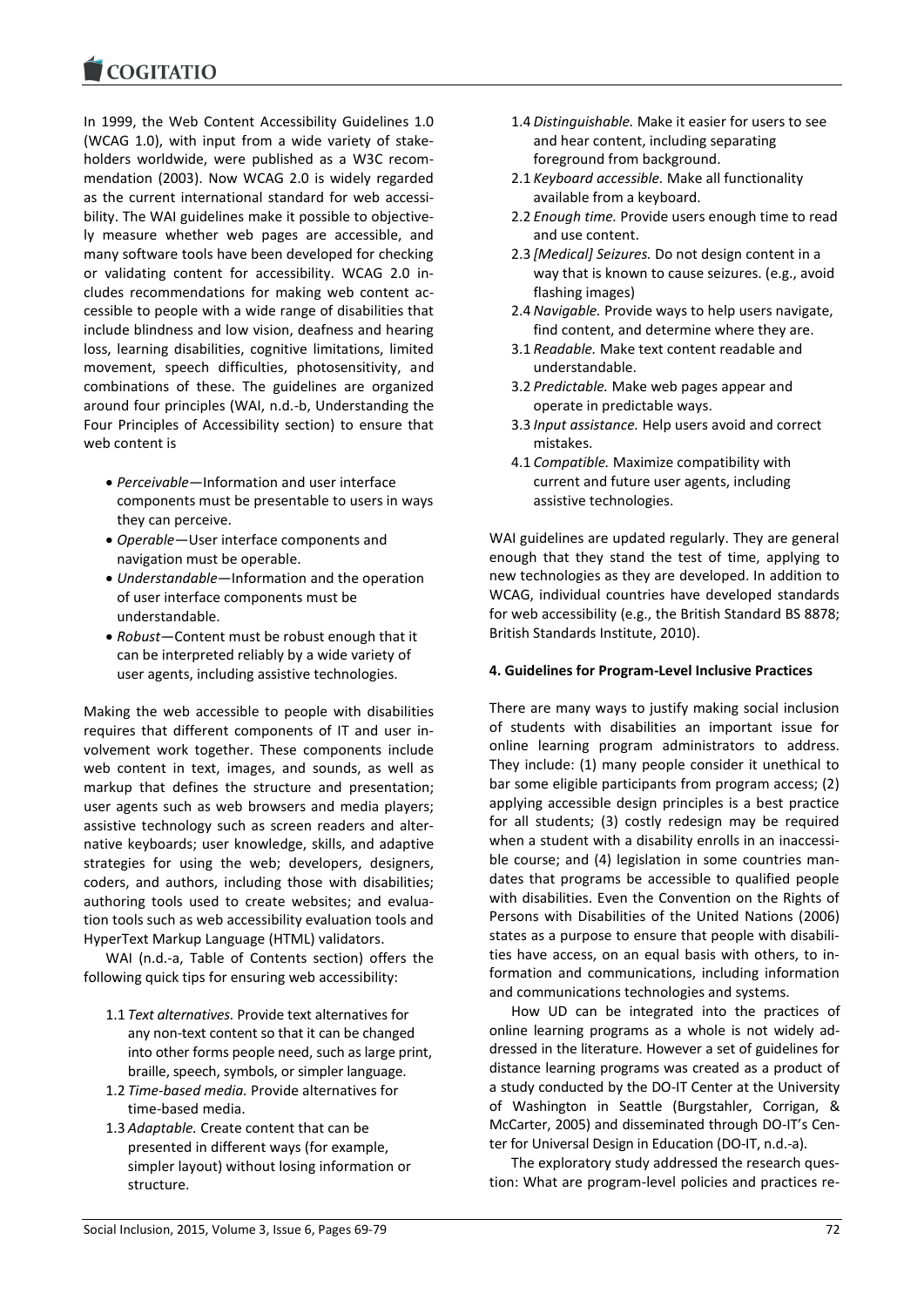lated to delivering online courses that are fully accessible to students with disabilities? Building on lessons learned in early work in this area (Burgstahler, 2002; Burgstahler, Corrigan, & McCarter, 2004), a draft of an initial list of *Distance Learning Program Accessibility Indicators (DLP Accessibility Indicators)* was created. It was designed to be used as a checklist of programmatic characteristics that can ultimately lead to more inclusive courses in any online learning program. The study engaged online learning programs at institutions whose disabled student service directors were part of projects funded by the United States Department of Education (grant #P333A020044 and #P333A990042) and directed by the DO-IT Center. These projects focused on training faculty and staff at postsecondary institutions to more effectively include students with disabilities in their courses and service offerings. Of the twenty-three schools initially considered for the distance learning project, eighteen had online learning programs that offered courses at a distance and in multiple academic areas. Online learning administrators of two of these eighteen schools declined to participate in the study, resulting in an 89% participation rate.

A wide range of institutional characteristics was represented in the sixteen participating schools—large and small schools; two-year (5) and four-year institutions (11); and schools from rural, suburban, and urban areas. A DO-IT staff person contacted online learning administrators at the participating schools. She shared the draft *DLP Accessibility Indicators,* web resources, and DO-IT publications and training videos to increase participant awareness of accessibility issues and solutions; encouraged them to join an electronic discussion group, *AccessDL*, focused on the accessible design of distance learning; collected examples of each *Indicator* applied at institutions as models for participants to consider; performed accessibility reviews of program web pages and offered suggestions for improvements; encouraged participants to adopt the *Indicators* at their schools; and helped develop a resource website, *AccessDL* (DO-IT, n.d.-c).

The *DLP Accessibility Indicators* were refined through formative feedback from participants in an iterative process that resulted in the list shared in the paragraphs that follow. (Burgstahler, 2006, p. 86, 2012, p. 3). It is organized by relevant stakeholder group.

## *For Students and Potential Students*

Distance learning programs committed to accessibility assure that students and potential students know of the programs' commitment to accessible design, how to report inaccessible design features they discover, how to request accommodations, and how to obtain alternate formats of printed materials; the distance learning home page and all online and other course materials of distance learning courses are accessible to individuals with disabilities.

- *DLP Accessibility Indicator 1:* The distance learning home page is accessible to individuals with disabilities (e.g., it adheres to Section 508, World Wide Web Consortium, or institutional accessibledesign guidelines/standards).
- *DLP Accessibility Indicator 2:* A statement about the distance learning program's commitment to accessible design for all potential students, including those with disabilities, is included prominently in appropriate publications and websites, along with contact information for reporting inaccessible design features.
- *DLP Accessibility Indicator 3:* A statement about how distance learning students with disabilities can request accommodations is included in appropriate publications and web pages.
- *DLP Accessibility Indicator 4:* A statement about how people can obtain alternate formats of printed materials is included in publications.
- *DLP Accessibility Indicator 5:* The online and other course materials of distance learning courses are accessible to individuals with disabilities.

## *For Distance Learning Designers*

- *DLP Accessibility Indicator 6:* Publications and web pages for distance learning course designers include: (a) a statement of the program's commitment to accessibility, (b) guidelines/standards regarding accessibility, and (c) resources.
- *DLP Accessibility Indicator 7:* Accessibility issues are covered in regular course designer training.

## *For Distance Learning Instructors*

- *DLP Accessibility Indicator 8:* Publications and web pages for distance learning instructors include (a) a statement of the distance learning program's commitment to accessibility, (b) guidelines/standards regarding accessibility, and (c) resources.
- *DLP Accessibility Indicator 9:* Accessibility issues are covered in training sessions for instructors.

## *For Program Evaluators*

 *Accessibility Indicator 10:* A system is in place to monitor the accessibility of courses, and, on the basis of this evaluation, the program takes actions to improve the accessibility of specific courses and to update information and training given to potential students, students, course designers, and instructors.

An average of only 3.3 (33%) of the ten *Indicators* were already implemented to some degree at participating schools as the project began. These findings are consistent with literature that concludes that students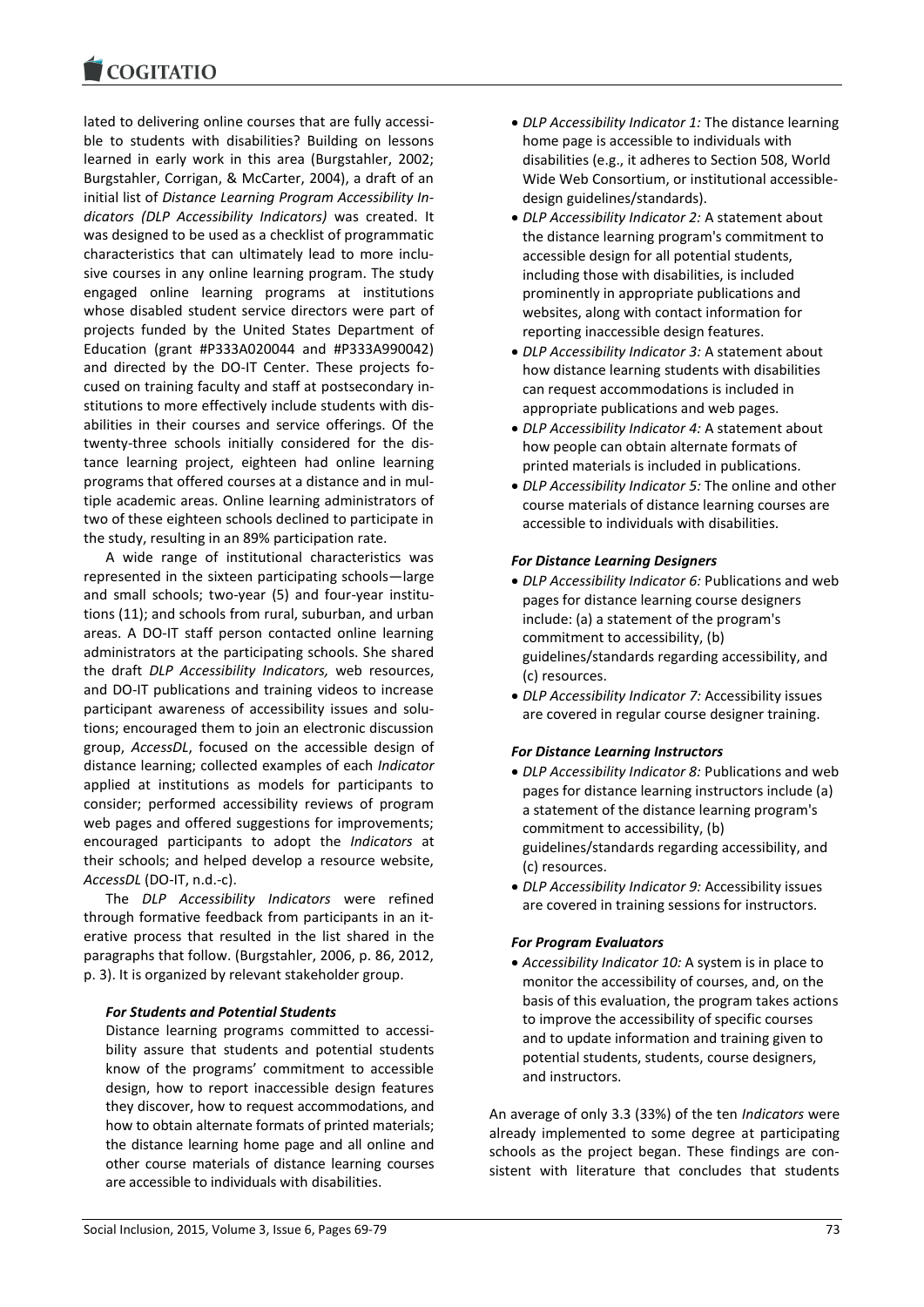with disabilities are rarely considered in the design of distance learning courses (Kinash et al., 2004). At the beginning of this study the sixteen participating schools had implemented a total of forty-eight *Indicators,* at least partially, representing an average of 3 per school; by the end of the study, they had implemented or partially implemented a total of sixty-six *Indicators*, an average of 4.1 per school. In addition, some participants took steps that did not represent enough improvements to change an *Indicator* from "no" to "some" or "yes." It should be noted that changes made at three schools accounted for 14 (78%) of the changes overall.

The idea of accessibility, once understood, was enthusiastically received by most of the distance learning staff engaged in the study, but change was slow. These findings are consistent with literature that has for many years concluded that systemic change is often a slow process (Bruce & Wyman, 1998; Guy, Reiff, & Oliver, 1998). Reports from participants suggest increases in awareness, interest, and skills that may lead to ongoing, systemic changes in the distance learning programs they represented. In many cases, project engagement opened or increased communications between staff from disability services, distance learning programs, and computing services. Lack of time to address accessibility issues and the need to work with other staff were the most commonly reported reasons for not implementing changes*.* More research is needed to study how online learning programs can employ practices that ensure the social inclusion of students and instructors with disabilities in all course offerings.

# **5. The Current State of the Accessibility of Online Learning Courses**

Many e-learning courses unintentionally erect access barriers that can have a negative effect on the social inclusion of students with disabilities (Burgstahler, 2002, 2006, 2007, 2015b; Coombs, 2010; Fichten et al., 2009; Keeler & Horney, 2007; Kim-Rupnow, Dowrick, & Burke, 2001; National Council on Disability, 2004; Thomson, Fichten, Havel, Budd, & Asuncion, 2015). Inaccessible features of these courses that students with disabilities report include uncaptioned videos, disorganized content and presentations, and PDF files and other course documents that cannot be read by screen readers (Gladhart, 2010). In one study, close to 70% of students with disabilities had not disclosed their disabilities to their online instructors (Roberts, Crittenden, & Crittenden, 2011). Almost half of the respondents said that they perceived their disabilities to have a negative impact on their ability to succeed in an online course. In another study female students with learning disabilities who enrolled in online courses reported that the learning environments of these courses were less supportive and less satisfactory than females who did not have learning disabilities (Heiman, 2008).

Some designers are unaware of accessibility issues; some are aware but place a very low priority on employing accessible practices; others consider the market for accessible courses to be too small to address. One study concluded that

People with disabilities want to use the same products that everyone else uses. Implementation of universal design satisfies this desire of people with disabilities, while also providing more cost-effective products for all users. While it is impossible to satisfy the needs of all users, products and services that come closer to accommodating a variety of physical and cognitive differences will benefit both users and companies. (National Council on Disability, 2004, p. 20)

Many strategies for making online learning accessible to students with disabilities are reported in the literature (e.g., Burgstahler, 2015b; Coombs, 2010; Fichten et al., 2009; Keeler & Horney, 2007; Pearson & Koppi, 2006; Rangin, 2011; Savidis & Stephanidis, 2005; Seale, 2014a). For example, to get started in designing an accessible online course, DO-IT (n.d.-b, p. 1) has suggested that first steps include:

- Include a statement on the syllabus about how to request a disability-related accommodation and how to report a design feature of the course that is not accessible.
- Make learning objectives, expectations, assignments and due dates, grading rubrics, assessment questions, and other course elements clear.
- Use consistent and predictable screen layouts and single columns when possible.
- Structure lesson pages and documents using the heading feature of the product you are using (e.g., Microsoft Word, PDF).
- Make sure the text of links is descriptive of the resource linked to rather than use wording like "click here".
- Make sure that color is not the only way to convey important information and make background screens plain and with high contrast to text.
- Share definitions of terms that might be unknown to some students.
- Provide alternative text to describe important content presented in images.
- Caption videos or, when not possible to do so, provide transcriptions.
- Design HTML, Microsoft Word, Microsoft PowerPoint, and PDF documents in accessible formats.

Online learning researchers and practitioners offer these questions to be addressed by online instructors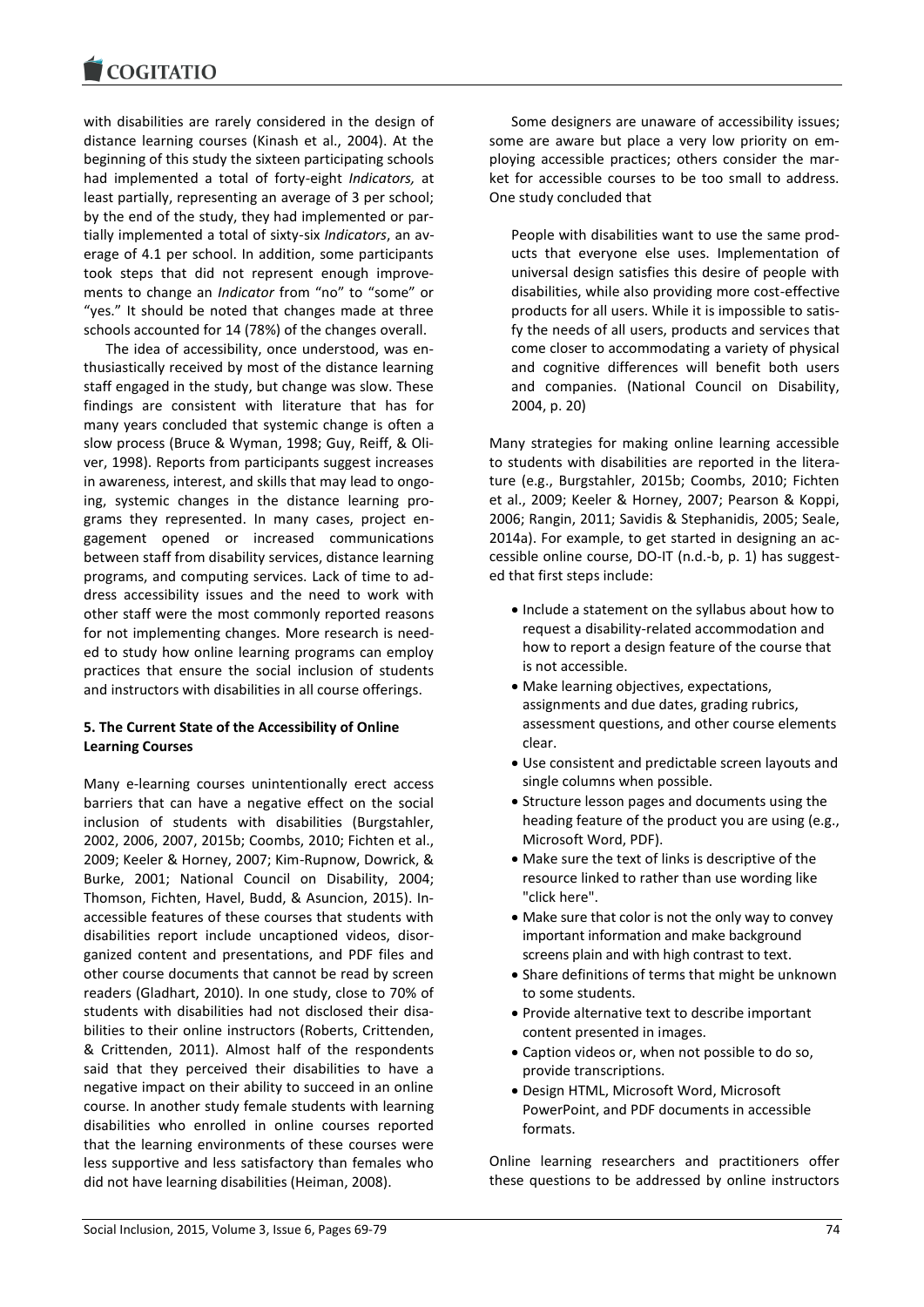(Thomson, Fichten, Havel, Budd, & Asuncion, 2015, pp. 282-283):

- 1. Has careful thought been given to the diversity of learners in the course? Are there barriers in any area of the course for learners with different abilities (e.g., artistic, numerical), circumstances (e.g., English language learners), concerns (e.g., finances) and disabilities (e.g., visual impairment)?
- 2. Has the accessibility of the LMS, including its various components, been considered for all persons, including those with different disabilities (for example, are the calendar, announcements, discussion board, chat, and quizzes accessible, can students easily distinguish new discussion threads, does the announcements tool indicate the number of new announcements posted)?
- 3. Has consideration been given to the variety of platforms and mobile devices students could be using to interact with the e-learning and the course material?
- 4. Are there alternative digital representations of course content that are accessible and usable?
- 5. Are there options offered for student engagement with the course content and the course objectives through accessible e-learning tools (such as online mind mapping, discussion forums)?
- 6. Are there alternatives offered to students to demonstrate what they have learned through accessible ICTs [information and communication technologies] or e-learning tools (such as audio, visual, written, demonstration)?
- 7. Has the institution's access technologist been consulted as the e-learning and digital learning modules and activities are designed (to ensure that all aspects of the course structure and components are accessible and usable—for example, how readily and easily can the web site be navigated)?

Faculty, distance learning designers, and support staff should also be aware of accommodations that might be required if an online tool (e.g., the LMS or a third-party addition) is known to be inaccessible to certain students. For example, if a graphics-based writing "wall" or animated avatar application that is not accessible to students who are blind is used in a course, the instructor should consider not using the tool or providing alternatives for a student who is blind to gain the content that is a result of use of the tool (e.g., providing a transcript, summary) if they are enrolled in an offering of the course. A campus disability services office may be able to provide assistance in this regard.

Most studies of online learning do not address ac-

cess issues for people with disabilities. Even studies about performance differences of student subgroups such as those defined by gender, age, and race, rarely explore differences between students with and without disabilities (e.g., Xu & Jaggars, 2014).

UD can be applied to the overall design of a course, but it can also be built into an assignment. For example, in an online course taught by the author of this article,

small groups were assigned to complete a project and answer specific questions to report their work. The first thing they were told to do was decide which mode of communication they would employ so that all students could attend group "meetings" and fully engage in the collaboration. One group reported back that they used e-mail, at least in part, because one of the participants was deaf and could not easily engage using the synchronous communication modes offered. Actually, the majority of groups used asynchronous communication options, usually because this mode of communication, when compared to phone conferences and real-time chat sessions, worked best when group members lived in different time zones and/or had different daily schedules. Asynchronous communication also works well for individuals with slow input speeds. Even though one member disclosed her deafness, members of groups were not required to disclose disabilities or any other characteristics that contributed to their communication preference; they just needed to reach consensus on the communication tool they would use. In this course, if not for her voluntary disclosure, not even the instructor would have known she was deaf because the class was universally designed. For example, captions were provided on all video presentations. (Burgstahler, 2015a, p. 51)

Most faculty members do not address accessibility issues as they develop online courses. In one study, 80% of the respondents in a survey of online learning faculty had not considered the needs of students with disabilities and less than 12% had "partially" considered the needs of these students as they developed their courses (Bissonnette, 2006). Many instructors report that they are unaware of how to make their online courses accessible to students with disabilities (Gladhart, 2010; Roberts, Park, Brown, & Cook, 2011). The combined results of three studies (Burgstahler, 2007) conclude that there is a need for accessibility training for online learning personnel and suggests that topics should include access challenges for people with disabilities, legal requirements, UD guidelines, specific design techniques and pedagogical strategies, and resources. Specific training for instructors, online course designers, and other stakeholder groups should be tailored to their needs. UD instruction should be integrat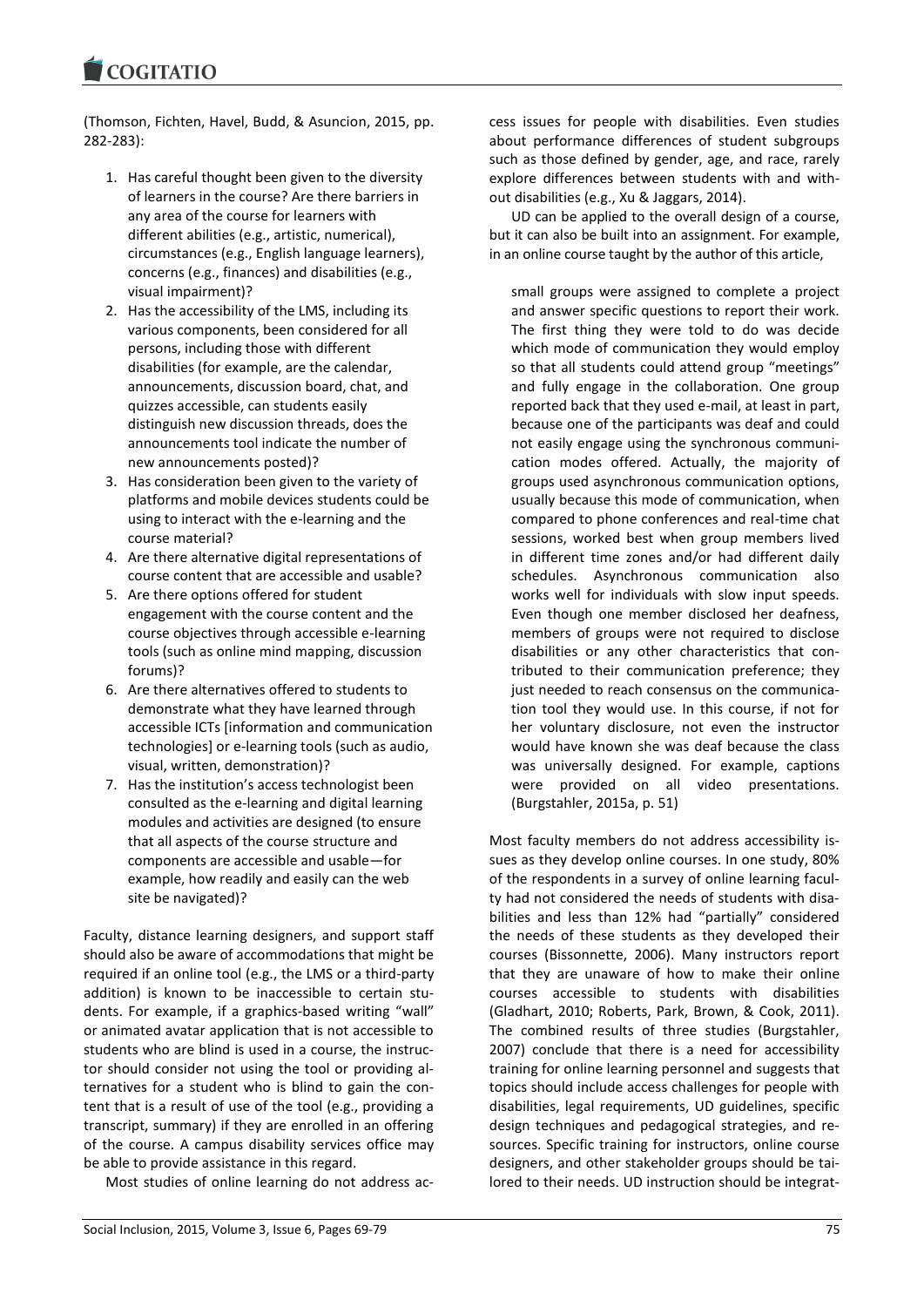ed into more general training offerings such as how to use the campus LMS.

Applying UD reduces the need for accommodations for students with disabilities. For example, captioning videos to be used in an online course means that students who are deaf will not require an accommodation to access the content. Captions may benefit other students as well. Through captions, students can see the spelling of words spoken in the presentation and search through the caption text for specific topics. Second language learners report that captions increase their attention, improve processing of vocabulary, and reinforce previous knowledge (Winke, Gass, & Sydorenko, 2010). Several studies suggest the positive effects of captioning on recall and retention (Danan, 2004). Some evidence suggests that simultaneous text presentation along with audio can aid native and advanced nonnative speakers of English with word learning under certain conditions, as assessed by both explicit and implicit memory tests (Bird & Williams, 2002). Such findings align with UD principles that recommend multimodal instruction. Although empirical research and anecdotal reports suggest the beneficial effect of captions, more data needs to be systematically collected to determine specific long-term benefits for students with various characteristics.

# **6. Promising Approaches for Studying the UD of Online Learning and Its Widespread Practice**

Many researchers consider involvement of the student critical in designing online courses, but they differ in their views regarding how best to involve them and the level to which people with disabilities are routinely involved in the testing. Design methods that measure aspects of the social inclusion of students with a wide variety of characteristics hold promise for exploring the efficacy of UD with respect to online learning practices (Emiliani, 2009; Friedman, Kahn, Borning, & Huldtgren, 2013). As summarized by Jane Seale in the United Kingdom:

We need new methodological approaches to "liberate" disabled students' voices; methods that offer us opportunities for critical self-reflection but also enable a dialogical relationship to be established with disabled students in which they are genuinely heard. (Seale, 2014b, p. 192)

Seale has explored complex interactions between students and technologies in online learning using a *participatory design* approach, where students are engaged in all steps of the research (e.g., Bjerknes & Bratteteig, 1995; Seale, 2014b) and tests are made in real-life contexts and in iterative steps as the online learning design is improved.

Other design approaches that maximize the en-

gagement of users include *learner-centered design* (Nesset & Large, 2004). In addition, *value-sensitive design*, a relatively new design approach which is grounded in the design of technology that accounts for human values within a cultural context (Friedman et al., 2013), addresses human values that include human welfare, privacy, freedom from bias, trust, autonomy, informed consent, identity, and courtesy. Steps in applying value-sensitive design may include identifying values, technology, and context; determining direct and indirect stakeholders; identifying potential benefits and harms for each stakeholder group; mapping benefits and harms onto corresponding values; identifying value conflicts; and integrating value considerations into the structure of the organization (Friedman et al., 2013).

The term *usability* is used to refer to the iterative testing and feedback process wherein users are observed as they interact with the product features. Usability issues addressed include ease of use, simplicity of learning, efficiency in performing tasks and addressing errors, memorability, and user satisfaction for all users (Nielson, 2012). The usability process is often employed multiple times during phases of product development in order to make the developing product more efficient and practical for customers. *Usability* testing practices hold promise for studying design practices that employ UD and thus maximize social inclusion in online courses when researchers engage participants with a broad range of abilities and disabilities in the usability tests (e.g., Horton, 2005; Schneiderman, 1999).

An example of a world wide effort that promotes the universal design of technology is the Global Public Inclusive Infrastructure (GPII), a project of Raising the Floor (2011). The purpose of the GPII is not to create new assistive technologies or services, but rather to create an infrastructure that makes their development and use easier, less expensive, and more effective. GPII leaders provide the following analogy:

Like building a road system does not provide transportation but greatly enhances the ability of car companies and others to do so—and provides an infrastructure that car companies themselves cannot do. The Internet is the infrastructure for general information and commerce. The GPII enhancements to the Internet would provide the infrastructure to enable the Internet to be truly inclusive for the first time. (Raising the Floor, n.d., p. 1)

The goal of GPII is to eliminate barriers to access and use of the Internet that are related to disability, literacy, technical expertise, aging, or financial resources. As countries build their broadband infrastructures to reach everyone, GPII leaders work to ensure that "everyone" includes people with a wide range of characteristics that include disability.

In spite of efforts by researchers and practitioners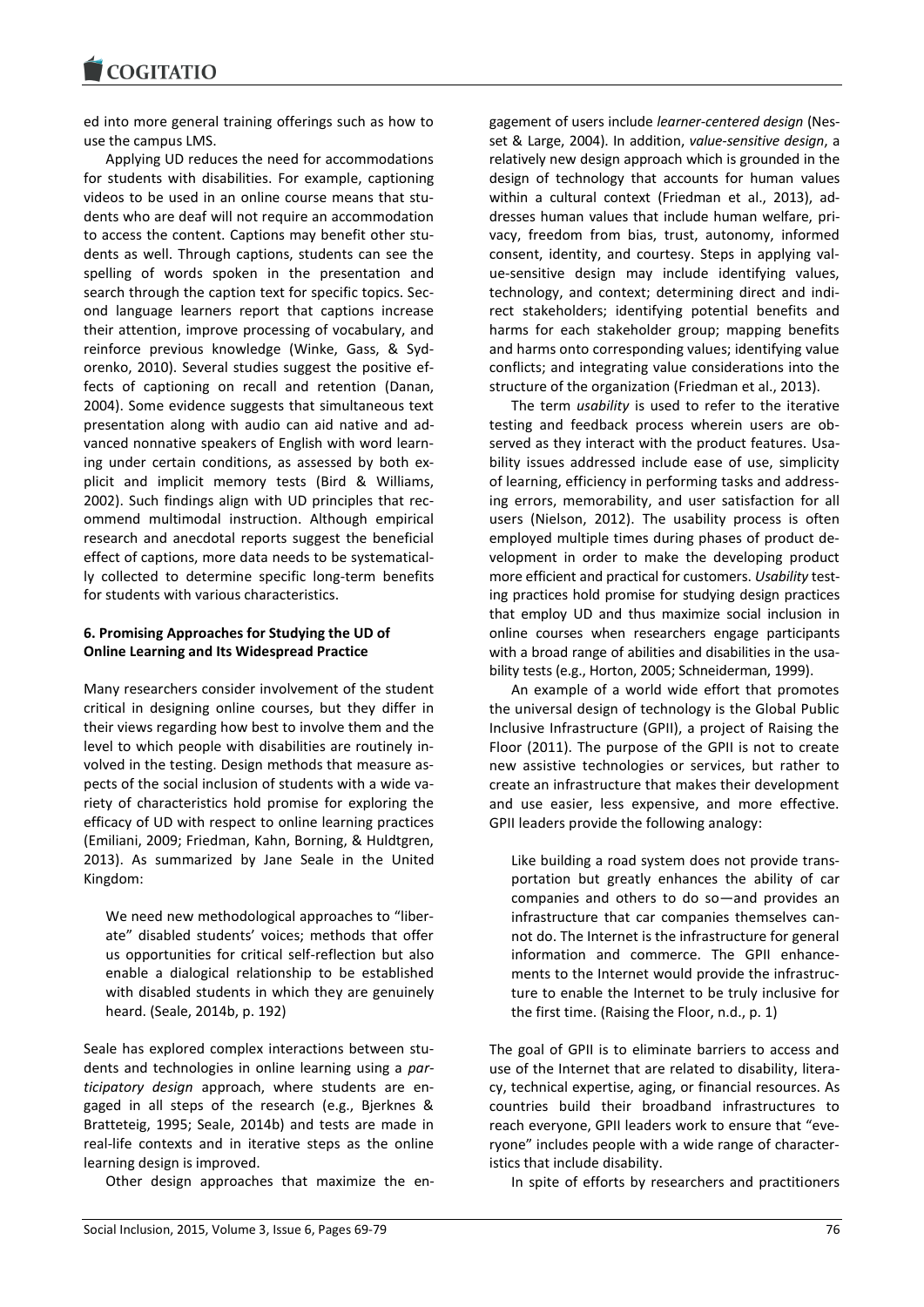to promote universal/accessible design of online learning and the availability of guidelines and standards for the accessible design of technology and teaching strategies, evidence of widespread practice of the inclusive design of online courses does not exist. Besides general issues related to difficulties in making people aware of changes needed and integrating changes into existing practices, reasons for this situation may include that many content specialists who are charged with developing online courses have little guidance in creating effective online learning and little if any background in pedagogy and effective instructional design, including inclusive design practices. Even those charged with supporting the design of online courses may not have knowledge of strategies for reaching a broad audience and of IT accessibility issues. Therefore, few exemplar courses are available to faculty members and to those in course design and IT support roles. Based on interactions with individuals in these roles, the author of this article believes that few of them have learned of accessible/universal design practices in their own training process. In order for widespread adoption, there is a need to increase resources for online learning designers, faculty, IT support staff, and IT developers regarding legal requirements to offer accessible online courses, guidelines and standards available, and examples of successful practices. Further research is also needed to document the efficacy of specific universal design strategies overall and specifically for students with various types of disabilities.

# **7. Conclusion**

The application of UD to online instruction holds promise for addressing the needs of a worldwide student body that is increasingly diverse with respect to race, ethnicity, culture, native language, age, learning style, background knowledge, gender, disability, and other characteristics. UD and similar terminology have emerged to describe approaches to inclusive design that has the potential to support social inclusion. In these approaches, instructors and course designers consider the needs of students with a broad range of characteristics as they develop flexible strategies that make instruction welcoming to, accessible to, usable by all students. Employing a UD process goes beyond ensuring accessibility for individuals with disabilities to address usability issues such as ease of use, efficiency, memorability, and user satisfaction for all users. Improving access and usability for people with disabilities also improves usability for others, thus creating a platform for the social inclusion of all students. It can be argued that it is simply good business practice for online course providers to avoid excluding large populations of consumers from effectively engaging in their courses.

## **Acknowledgments**

This article is based on work supported by the National Science Foundation (grant number CNS-1042260 and number 1550477). Any opinions, findings, and conclusions or recommendations are those of the author and do not necessarily reflect the policy or views of the U.S. government, and you should not assume its endorsement.

# **Conflict of Interests**

The author declares no conflict of interests.

# **References**

- Allen, I. E., & Seaman, J. (2009). *Learning on demand: Online education in the United States*. Retrieved from http://www.sloanconsortium.org/publications/surve y/pdf/learningondemand.pdf
- Barnard-Brak, L., & Sulak, T. (2010). Online versus faceto-face accommodations among college students with disabilities. *The American Journal of Distance Education*, *24*, 81-91.
- Berners-Lee, T. (n.d.). W3C Web accessibility initiative. Retrieved from http://www.w3.org/WAI
- Bird, S. A., & Williams, J. N. (2002). The effect of bimodal input on implicit and explicit memory: An investigation into the benefits of within-language subtitling. *Applied Psycholinguistics*, *23*(4), 509-533.
- Bissonnette, L. (2006). Meeting the evolving education needs of faculty in providing access for university students with disabilities. Retrieved from http:// spectrum.library.concordia.ca/8741
- Bjerknes, G., & Bratteteig, T. (1995). User participation and democracy: A discussion of Scandinavian research on system development. *Scandinavian Journal of Information Systems*, *7*(1), 73-97.
- British Standards Institute. (2010). BS 8872:2010 Web accessibility; Code of practice. Retrieved from http://shop-bsiggroup.com
- Bruce, R. R., & Wyman, S. (1998). *Changing organizations: Practicing action training and research*. Thousand Oaks: Sage Publications.
- Burgstahler, S. (2002). Distance learning: Universal design, universal access. *AACE Journal*, *10*(1), 32-61. Retrieved from http://www.editlib.org/index.cfm?fuse action=Reader.ViewAbstract&paper\_id=17776
- Burgstahler, S. (2005). Web-based distance learning and the second digital divide. In M. Khosrow-Pour (Ed.), *Encyclopedia of information science and information technology* (pp. 3079-3084). Hershey, PA: Idea Group Inc.
- Burgstahler, S. (2006). The development of accessibility indicators for distance learning programs. *Association for Learning Technology Journal*, *14*(1), 79-102.
- Burgstahler, S. (2007). Accessibility training for distance learning personnel. *Access Technologists Higher Edu-*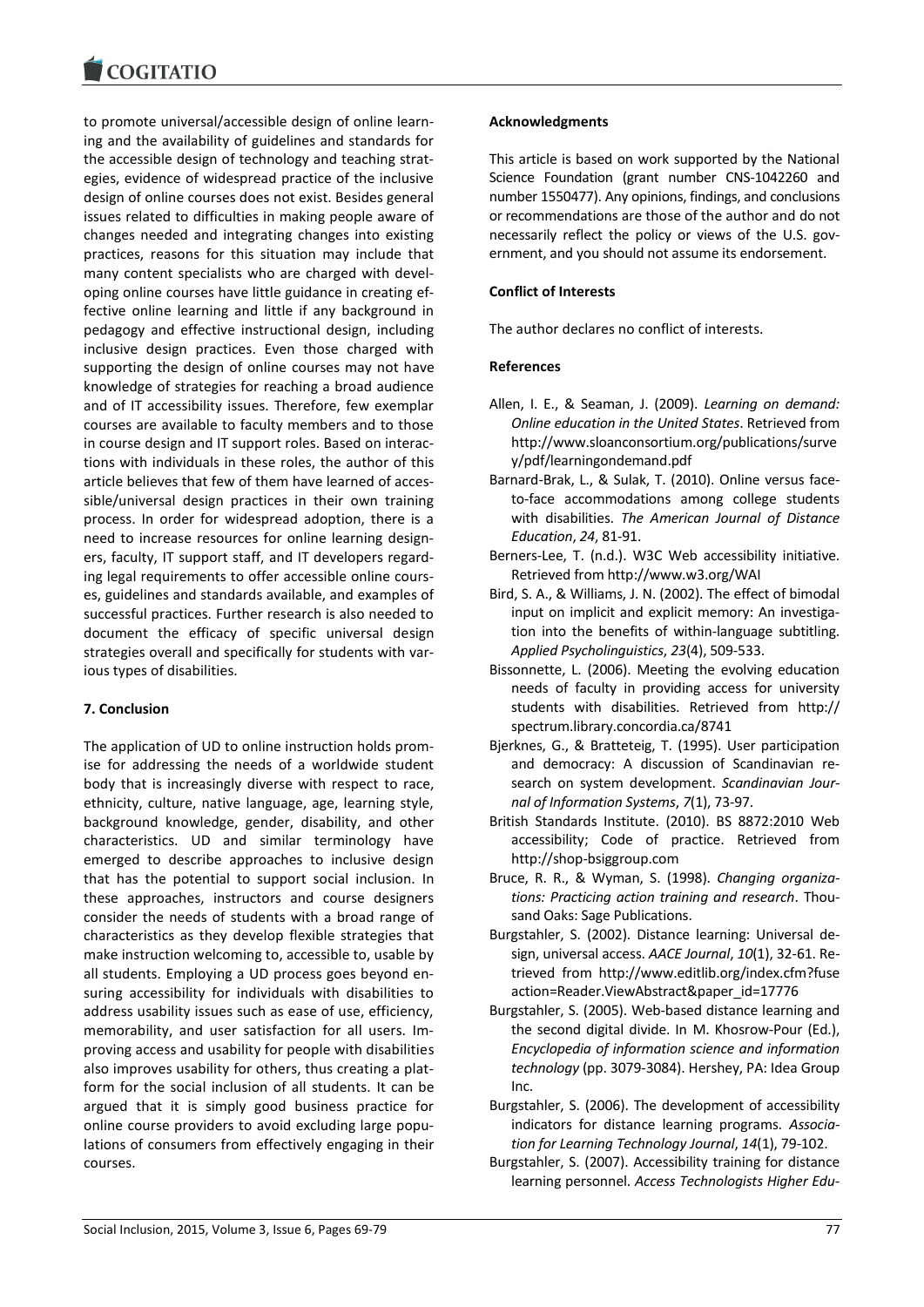**COGITATIO** 

*cation Network (ATHEN) E-Journal*, *2*. Retrieved from http://athenpro.org/node/56

- Burgstahler, S. (2012). Equal access: Universal design of distance learning programs. *University of Washington Website*. Retrieved from http://www.uw.edu/ doit/equal-access-universal-design-distance-learning -programs
- Burgstahler, S. (2015a). Universal design of instruction. In S. Burgstahler (Ed.), *Universal design in higher education: From principles to practice* (pp. 31-64)*.*  Cambridge, MA: Harvard Education Press.
- Burgstahler, S. (2015b). Universal design of technology. In S. Burgstahler (Ed.), *Universal design in higher education: From principles to practice* (pp. 231-251)*.*  Cambridge, MA: Harvard Education Press.
- Burgstahler, S., Corrigan, B., & McCarter, J. (2004). Making distance learning courses accessible to students and instructors with disabilities: A case study. *Internet and Higher Education, 7*, 233-246.
- Burgstahler, S., Corrigan, B., & McCarter, J. (2005). Steps toward making distance learning accessible to students and instructors with disabilities. *Journal of Information Technology and Disabilities*, *11*(1). Retrieved from http://www.rit.edu/~easi/itd/itdv11n1/ brgstler.htm
- Center for Universal Design (CUD). (1997). The principles of universal design, version 2.0. *North Caroline State University Website*. Retrieved from http://www. ncsu.edu/ncsu/design/cud/about\_ud/udprincipleste xt.htm
- Closing the Gap. (2015). Closing the Gap solutions. *Closing the Gap*. Retrieved from http://www.closingthe gap.com/solutions/search
- Coombs, N. (2010). *Making online teaching accessible: Inclusive course design for students with disabilities*. San Francisco: Jossey-Bass.
- Danan, M. (2004). Captioning and subtitling: Undervalued language learning strategies. *Meta: Journal des traducteurs/Meta: Translators' Journal*, *49*(1), 67-77.
- DO-IT (n.d.-a). The Center for Universal Design in Education. *University of Washington Website*. Retrieved from http://www.washington.edu/doit/programs/ center-universal-design-education/overview
- DO-IT. (n.d.-b). How can I get started in making my distance learning course accessible to all students? *University of Washington Website*. Retrieved from http://www.uw.edu/doit/how-can-i-get-startedmaking-my-distance-learning-course-accessible-allstudents
- DO-IT. (n.d.-c). AccessDL. *University of Washington Website*. Retrieved from http://www.uw.edu/doit/Res ources/accessdl.html
- Donnelly, P., & Coakley, J. (2002). *The role of recreation in promoting social inclusion*. Toronto, ON: Laidlaw Foundation.
- Emiliani, P. L. (2009). Perspectives on accessibility: From assistive technologies to universal access and design

for all. In C. Stephanidis (Ed.), *Universal access handbook* (pp. 2.1-2.18). Boca Raton, FL: CRC Press.

- Fichten, C. S., Ferraro, V., Asuncion, J. V., Chwojka, C., Barile, M., Nguyen, M. N., Klomp, R., & Wolforth, J. (2009). Disabilities and e-learning problems and solutions: An exploratory study. *Educational Technology and Society*, *12*(4), 241-256.
- Friedman, B., Kahn, Jr., P. H., Borning, A., & Huldtgren, A. (2013). Value sensitive design and information systems. In N. Doorn, D. Schuurbiers, I. van de Poel, & M. E. Gorman (Eds.), *Early engagement and new technologies: Opening up the laboratory* (pp. 55-95). Dordrecht, The Netherlands: Springer Netherlands.
- Gladhart, M. A. (2010). Determining faculty needs for delivering accessible electronically delivered instruction in higher education. *Journal of Postsecondary Education and Disability*, *22*(3), 185-196.
- Gurin, P., Dey, E. L., Hurtado, S., & Gurin, G. (2002). Diversity and higher education: Theory and impact on educational outcomes. *Harvard Educational Review*, *72*(3), 330-366.
- Guy, T. C., Reiff, J. C., & Oliver, J. P. (1998). Infusing multicultural education: A process of creating organizational change at the college level. *Innovative Higher Education*, *22*(4), 271-289.
- Heiman, T. (2008). Females with learning disabilities taking on-line courses: Perceptions of the learning environments, coping and well-being*. Journal of Postsecondary Education and Disability*, *21*(1), 4-14.
- Horton, S. (2005). *Access by design*. San Francisco: New Riders Press.
- International Association for K–12 Online Learning. (2011). *Version two national standards for quality online courses*. Vienna, VA: International Association for K–12 Online Learning.
- Keeler, C. G., & Horney, M. (2007). Online course designs: Are special needs being met? *American Journal of Distance Education*, *21*(2), 61-75.
- Kim-Rupnow, W. S., Dowrick, P. W., & Burke, L. S. (2001). Implications for improving access and outcomes for individuals with disabilities in postsecondary distance education. *American Journal of Distance Education*, *15*(1), 37-41.
- Kinash, S., Crichton, S., & Kim-Rupnow, W. S. (2004). A review of 2000−2003 literature at the intersection of online learning and disability. *American Journal of Distance Education, 18*(1), 5-19.
- National Council on Disability. (2004). Design for inclusion: Creating a new marketplace. *National Council on Disability Website*. Retrieved from http://www. ncd.gov/newsroom/publications/2004/online\_newm arketplace.htm
- Nesset, V., & Large, A. (2004). Children in the information technology design process: A review of theories and their applications. *Library and Information Science Research*, *26*, 140-161.
- Nielsen, J. (2012). Usability 101: Introduction to usability.